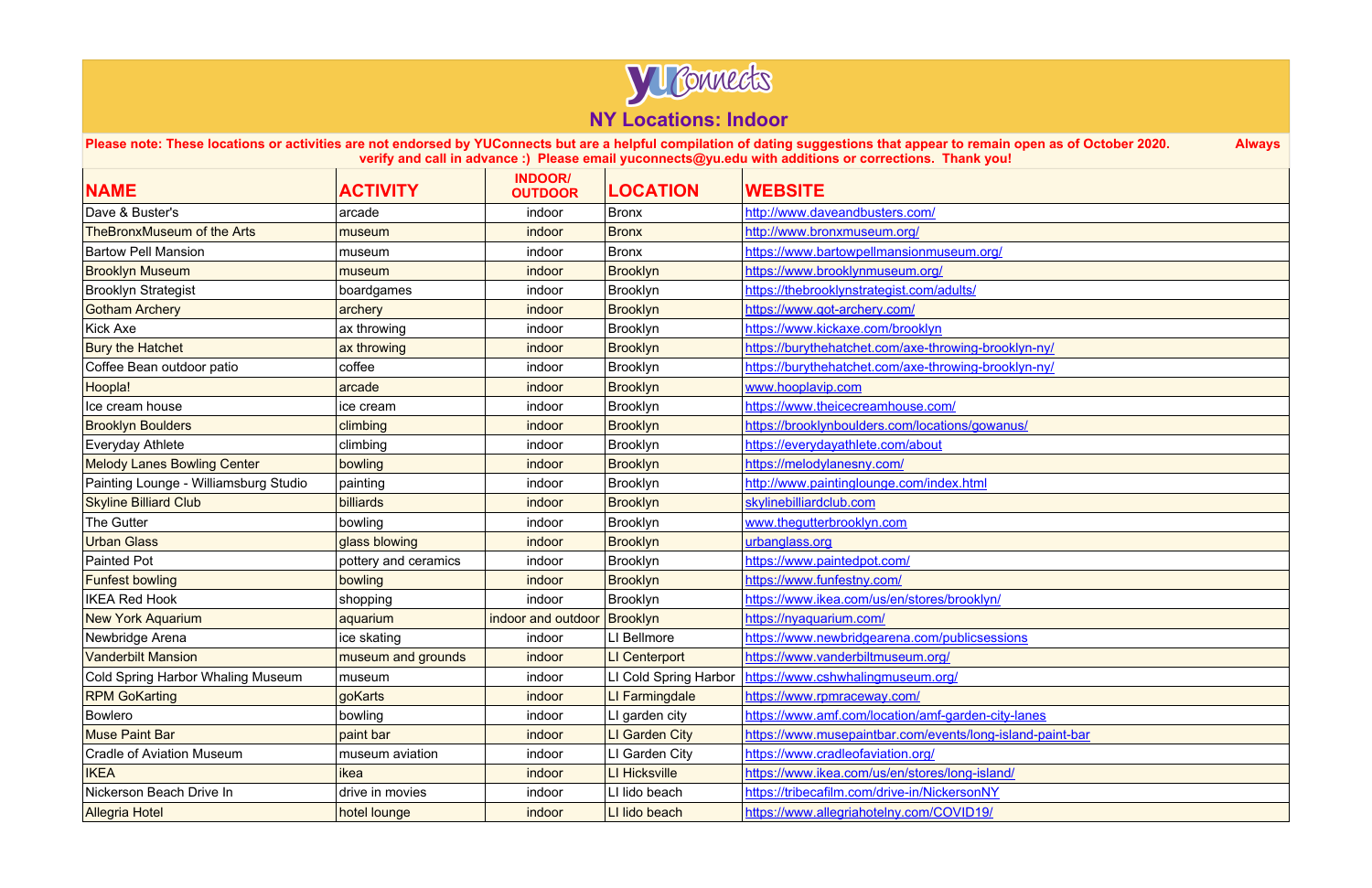

| <b>NAME</b>                                                       | <b>ACTIVITY</b>           | <b>INDOOR/</b><br><b>OUTDOOR</b> | <b>LOCATION</b>             | <b>WEBSITE</b>                                                           |
|-------------------------------------------------------------------|---------------------------|----------------------------------|-----------------------------|--------------------------------------------------------------------------|
| Starbucks                                                         | coffee                    | indoor                           | LI long beach               | https://www.starbucks.com/store-locator?map=39.635307,-101.337891,5z     |
| <b>Garden City Hotel</b>                                          | hotel lounge              | indoor                           | LI Long Island              | https://www.gardencityhotel.com/                                         |
| Casa de spin                                                      | art ceramics              | indoor                           | LI Massapequa               | http://www.casadespin.com/                                               |
| <b>Gravity Vault Rope Climbing</b>                                | climbing                  | indoor                           | <b>LI Melville</b>          | https://www.gravityvault.com/locations/melville-ny                       |
| <b>Island Pottery Studio</b>                                      | pottery                   | indoor                           | LI Mineola                  | http://www.islandpotterystudio.com/classes.html                          |
| Can you Escape                                                    | escape room               | indoor                           | LI Mineola                  | https://canyouescapeli.com/                                              |
| Sagamore Hill- Teddy Roosevelt home tour historical site and tour |                           | indoor                           | LI Oyster Bay               | https://www.nps.gov/sahi/index.htm                                       |
| <b>Starbucks</b>                                                  | coffee                    | indoor                           | LI Rockville center         | https://www.starbucks.com/store-locator?map=39.635307,-101.337891,5z     |
| Artrageous                                                        | art ceramics              | indoor                           | LI Rockville Center         | https://www.artrageousrvc.com/                                           |
| <b>Sands Point Preserve</b>                                       | preserve tours and trails | indoor                           | <b>LI Sands Point</b>       | http://sandspointpreserveconservancy.org/                                |
| <b>Escape Room Puzzle Break</b>                                   | escape room               | indoor                           | LI Syosset                  | https://www.puzzlebreakli.com/home-covid                                 |
| <b>Creative Corner</b>                                            | art ceramics              | indoor                           | <b>LI West Hempstead</b>    | https://www.creativecorner482.com/                                       |
| <b>Woodmere Lanes</b>                                             | bowling                   | indoor                           | LI Woodmere                 | http://woodmerelanes.com/                                                |
| <b>Apron Masters</b>                                              | cooking class             | indoor                           | LI Woodmere                 | https://www.facebook.com/apronmasters/                                   |
| <b>Board and Brush</b>                                            | wood sign workshop        | indoor                           | LI-Bethpage                 | https://boardandbrush.com/                                               |
| <b>Raxx Sports Grill</b>                                          | pool room and bar         | indoor                           | LI- Garden City South       | http://www.raxxpoolroom.com/                                             |
| The Red Sea Lounge                                                | new private dating lounge | indoor                           |                             | LI- Lawrence/Far Rock Whatsapp 516-695-6682 Esti Calko, 48 hours advance |
| <b>Challenge Escape Rooms</b>                                     | escape room               | indoor                           | <b>LI- Rockville Centre</b> | https://www.challengeescaperooms.com/                                    |
| <b>Montvale Lanes</b>                                             | bowling                   | indoor                           | Monsey                      | http://www.montvalelanes.com/                                            |
| <b>Palisades Mall</b>                                             | shopping mall             | indoor                           | <b>Monsey Area</b>          | https://www.palisadescenter.com/safety/                                  |
| <b>Hilton Pearl River</b>                                         | hotel lounge              | indoor                           | Monsey Area                 | https://www.hilton.com/en/hotels/prlbhhf-hilton-pearl-river/             |
| <b>Time Hotel</b>                                                 | hotel lounge              | indoor                           | <b>Nyack</b>                | https://www.thetimehotels.com/nyack/default-en.html                      |
| <b>Arthouse Hotel</b>                                             | hotel lounge              | indoor                           | <b>NYC</b>                  | https://www.arthousehotelnyc.com/                                        |
| <b>Barnes and Nobles</b>                                          | bookstore                 | indoor                           | <b>NYC</b>                  | https://stores.barnesandnoble.com/store/2234                             |
| Museum of Natural History                                         | museum                    | indoor                           | <b>NYC</b>                  | https://www.amnh.org/                                                    |
| The Met                                                           | museum                    | indoor                           | <b>NYC</b>                  | https://www.metmuseum.org/                                               |
| The Museum of Ilusions                                            | museum                    | indoor                           | <b>NYC</b>                  | https://newyork.museumofillusions.us/                                    |
| <b>American Folk Art Museum</b>                                   | museum                    | indoor                           | <b>NYC</b>                  | www.folkartmuseum.org                                                    |
| American Museum of Natural History                                | museum                    | indoor                           | <b>NYC</b>                  | www.amnh.org                                                             |
| <b>Barnes &amp; Noble at Pace University</b>                      | bookstore                 | indoor                           | <b>NYC</b>                  | www.barnesandnoble.com                                                   |
| <b>Bowlmor Times Square</b>                                       | bowling                   | indoor                           | <b>NYC</b>                  | www.bowlmor.com                                                          |
| <b>Chelsea Market</b>                                             | indoor mall               | indoor                           | <b>NYC</b>                  | chelseamarket.com                                                        |

| open as of October 2020.         | <b>Always</b> |
|----------------------------------|---------------|
|                                  |               |
|                                  |               |
|                                  |               |
| <u>e-ny</u>                      |               |
| <u>ml</u>                        |               |
|                                  |               |
|                                  |               |
|                                  |               |
|                                  |               |
|                                  |               |
|                                  |               |
|                                  |               |
| advance                          |               |
|                                  |               |
|                                  |               |
| <u>n-pearl-river/</u><br>en.html |               |
|                                  |               |
|                                  |               |
|                                  |               |
|                                  |               |
|                                  |               |
|                                  |               |
|                                  |               |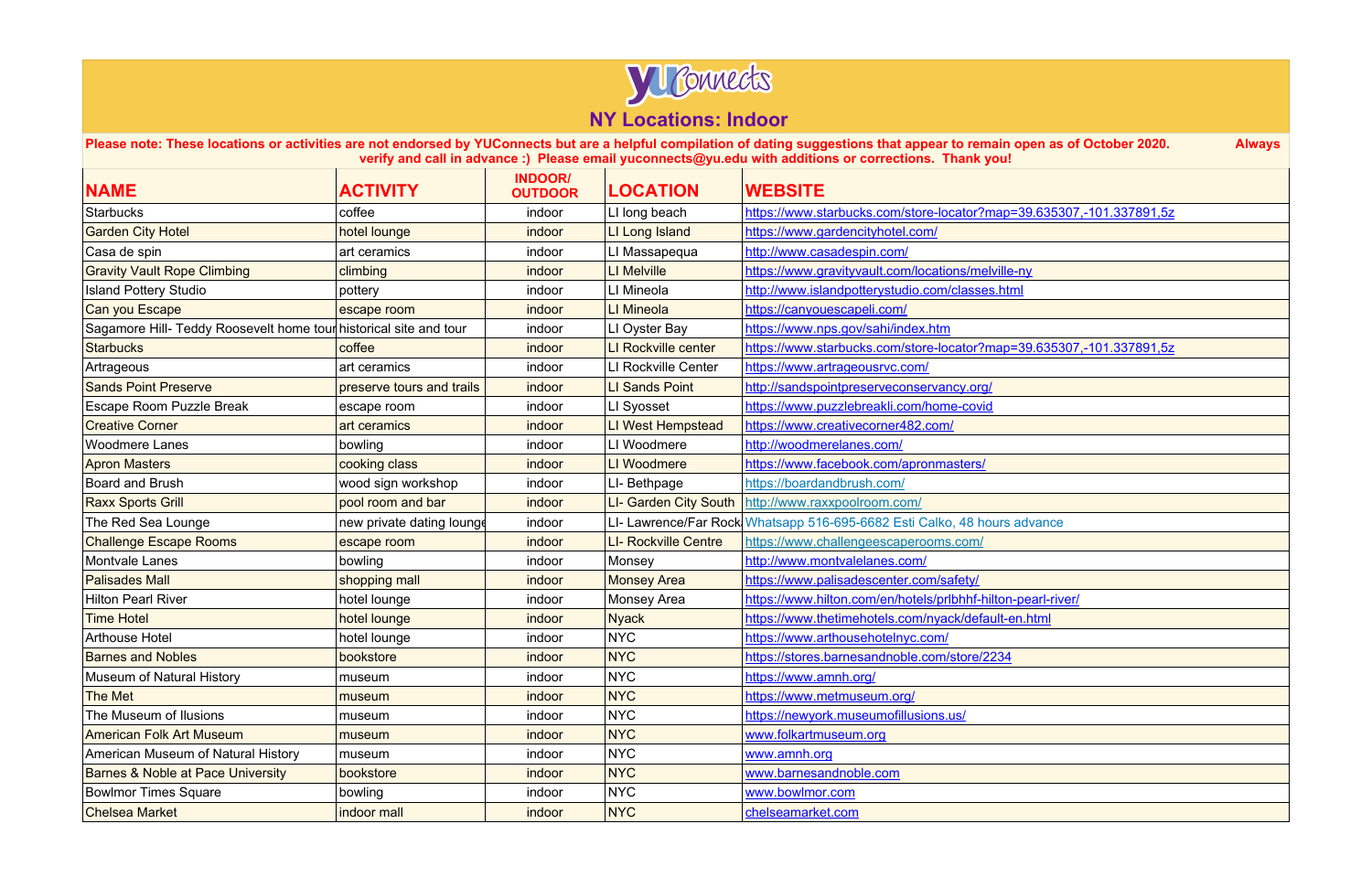

| <b>NAME</b>                                             | <b>ACTIVITY</b>           | <b>INDOOR/</b><br><b>OUTDOOR</b> | <b>LOCATION</b> | <b>WEBSITE</b>                          |
|---------------------------------------------------------|---------------------------|----------------------------------|-----------------|-----------------------------------------|
| Chelsea Piers Sports and Entertainment Cosports complex |                           | indoor                           | <b>NYC</b>      | www.chelseapiers.com                    |
| <b>Escape the Room NYC</b>                              | escape room               | indoor                           | <b>NYC</b>      | https://escapetheroom.com/new-york/     |
| <b>Frames Bowling Lounge</b>                            | bowling                   | indoor                           | <b>NYC</b>      | www.framesnyc.com                       |
| <b>Grand Central Terminal</b>                           | indoor walking tour       | indoor                           | <b>NYC</b>      | www.grandcentralterminal.com            |
| Hayden Planetarium                                      | planetarium               | indoor                           | <b>NYC</b>      | www.haydenplanetarium.org               |
| Intrepid Sea, Air & Space Museum                        | museum                    | indoor                           | <b>NYC</b>      | www.intrepidmuseum.org                  |
| Jewish Museum                                           | museum                    | indoor                           | <b>NYC</b>      | thejewishmuseum.org                     |
| <b>M&amp;M's World</b>                                  | store experience          | indoor                           | <b>NYC</b>      | www.mmsworld.com                        |
| <b>Madame Tussauds New York</b>                         | museum                    | indoor                           | <b>NYC</b>      | www.madametussauds.com                  |
| <b>Museum of Arts and Design Store</b>                  | store experience          | indoor                           | <b>NYC</b>      | madmuseum.org                           |
| Museum of Jewish Heritage                               | museum                    | indoor                           | <b>NYC</b>      | www.mjhnyc.org                          |
| Museum of the City of New York                          | museum                    | indoor                           | <b>NYC</b>      | www.mcny.org                            |
| <b>New Museum</b>                                       | museum                    | indoor                           | <b>NYC</b>      | www.newmuseum.org                       |
| <b>New York City Fire Museum</b>                        | museum                    | indoor                           | <b>NYC</b>      | www.nycfiremuseum.org                   |
| Oculus                                                  | shopping mall             | indoor                           | <b>NYC</b>      | https://www.wtc.com/ThingsToDo/Shopping |
| Painting Lounge - Chelsea Studio                        | paint nite                | indoor                           | <b>NYC</b>      | www.paintinglounge.com                  |
| Painting Lounge - Midtown Studio                        | paint nite                | indoor                           | <b>NYC</b>      | www.paintinglounge.com                  |
| <b>Pioneers Bar</b>                                     | bar and boardgames        | indoor                           | <b>NYC</b>      | www.pioneersbar.com                     |
| <b>Plug Uglies</b>                                      | bar and shuffleboard tabl | indoor                           | <b>NYC</b>      | www.plugugliesnyc.com                   |
| Ripley's Believe it or Not! Times Square                | museum and attraction     | indoor                           | <b>NYC</b>      | www.ripleysnewyork.com                  |
| Society Billiards + Bar                                 | billiards                 | indoor                           | <b>NYC</b>      | societybilliards.com                    |
| Solomon R. Guggenheim Museum                            | museum                    | indoor                           | <b>NYC</b>      | www.guggenheim.org                      |
| Spin New York                                           | ping pong                 | indoor                           | <b>NYC</b>      | newyork.wearespin.com                   |
| The Earth Room- on Beekman St.                          | museum                    | indoor                           | <b>NYC</b>      | www.diaart.org                          |
| The Flatiron Room                                       | bar with events           | indoor                           | <b>NYC</b>      | www.theflatironroom.com                 |
| The Metropolitan Museum of Art                          | museum                    | indoor                           | <b>NYC</b>      | www.metmuseum.org                       |
| The Museum of Modern Art                                | museum                    | indoor                           | <b>NYC</b>      | www.moma.org                            |
| <b>The Uncommons</b>                                    | lounge and games          | indoor                           | <b>NYC</b>      | uncommonsnyc.com                        |
| Top of the Rock and Rockefeller Center                  | lounge and tours          | indoor                           | <b>NYC</b>      | www.rockefellercenter.com               |
| <b>Two-Bit's Retro Arcade</b>                           | bar and arcade            | indoor                           | <b>NYC</b>      | twobitsretroarcade.nyc                  |
| Wang Chen Table Tennis Club                             | ping pong                 | indoor                           | <b>NYC</b>      | http://www.wangchenttc.com/             |
| <b>Whitney Museum of American Art</b>                   | museum                    | indoor                           | <b>NYC</b>      | whitney.org                             |

| open as of October 2020.<br>! | <b>Always</b> |
|-------------------------------|---------------|
|                               |               |
|                               |               |
|                               |               |
|                               |               |
|                               |               |
|                               |               |
|                               |               |
|                               |               |
|                               |               |
|                               |               |
|                               |               |
|                               |               |
|                               |               |
|                               |               |
|                               |               |
|                               |               |
|                               |               |
|                               |               |
|                               |               |
|                               |               |